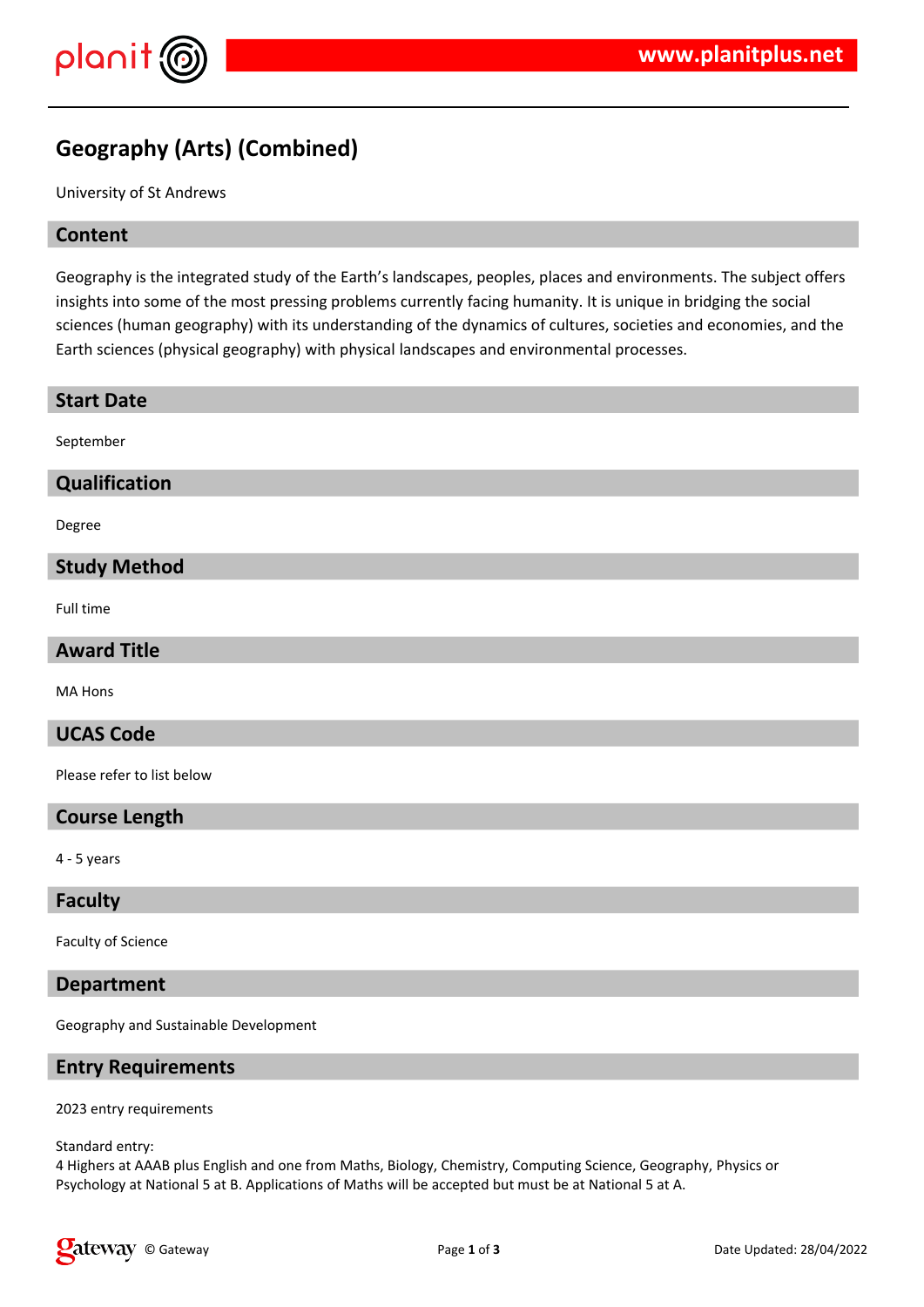

#### Widening access entry:

4 Highers at AABB plus English and one from Maths, Biology, Chemistry, Computing Science, Geography, Physics or Psychology at National 5 at B. Applications of Maths will be accepted but must be at National 5 at A. (You may gain entry to the Gateway programme with 4 Highers at BBBB).

(F) Higher French at A required

(H) Higher History at A required

## **SCQF Level**

10

#### **Cost**

«Cost»

### **Progression Routes**

«ProgressionRoutes»

## **Combination Courses**

| Geography and Arabic                     | RTL6             |
|------------------------------------------|------------------|
| Geography and Arabic (WIYA)              | <b>TBC</b>       |
| Geography and Art History                | LV73             |
| Geography and Comparative Literature     | QF <sub>28</sub> |
| Geography and Economics                  | <b>LL17</b>      |
| Geography and Film Studies               | <b>LP73</b>      |
| Geography and French (F)                 | <b>LR71</b>      |
| Geography and French (WIYA) (F)          | LRR1             |
| Geography and Hebrew                     | LQ74             |
| Geography and International Relations    | <b>LL72</b>      |
| Geography and Italian                    | <b>LR73</b>      |
| Geography and Italian (WIYA)             | LRR3             |
| Geography and Management                 | <b>NL27</b>      |
| Geography and Medieval History (H)       | LVR1             |
| Geography and Middle East Studies (H)    | <b>TL67</b>      |
| Geography and Modern History (H)         | LV71             |
| Geography and Persian                    | <b>LR75</b>      |
| Geography and Philosophy                 | <b>LV75</b>      |
| Geography and Scottish History (H)       | LVR <sub>2</sub> |
| Geography and Social Anthropology        | <b>LL67</b>      |
| Geography and Spanish                    | <b>LR74</b>      |
| Geography and Spanish (WIYA)             | LRR4             |
| Geography and Sustainable Development    | L701             |
| <b>Geography and Theological Studies</b> | LV76             |
| Geography with Persian                   | 8810             |
| Geography with Psychology                | <b>C8L7</b>      |
| Geography with Russian                   | R7LR             |